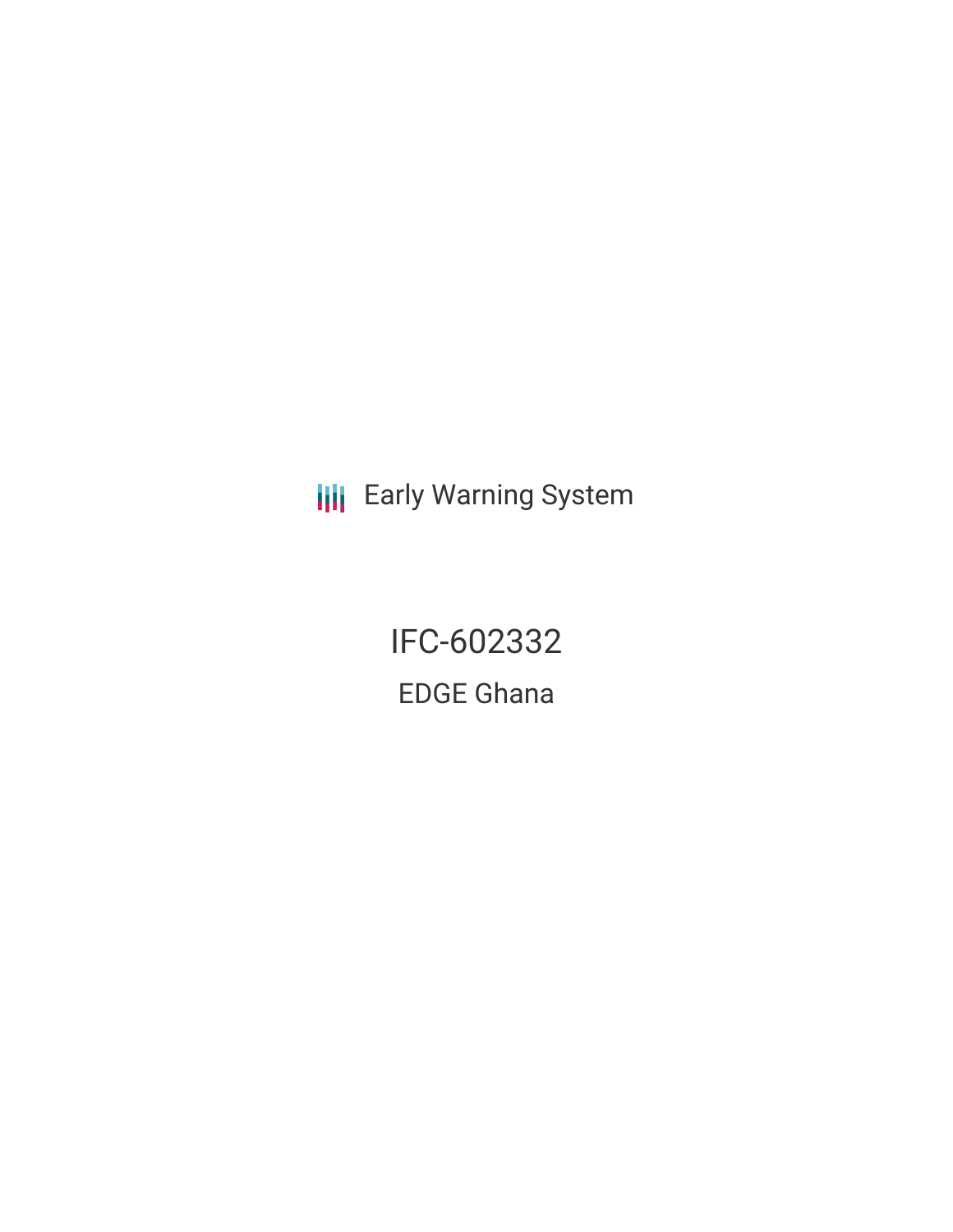

## **Quick Facts**

| <b>Countries</b>              | Ghana                                   |
|-------------------------------|-----------------------------------------|
| <b>Financial Institutions</b> | International Finance Corporation (IFC) |
| <b>Status</b>                 | Active                                  |
| <b>Bank Risk Rating</b>       | U                                       |
| <b>Voting Date</b>            | 2019-01-09                              |
| <b>Borrower</b>               | <b>EDGE Ghana</b>                       |
| <b>Sectors</b>                | Climate and Environment, Infrastructure |
| <b>Investment Type(s)</b>     | <b>Advisory Services</b>                |
| <b>Project Cost (USD)</b>     | \$ 0.89 million                         |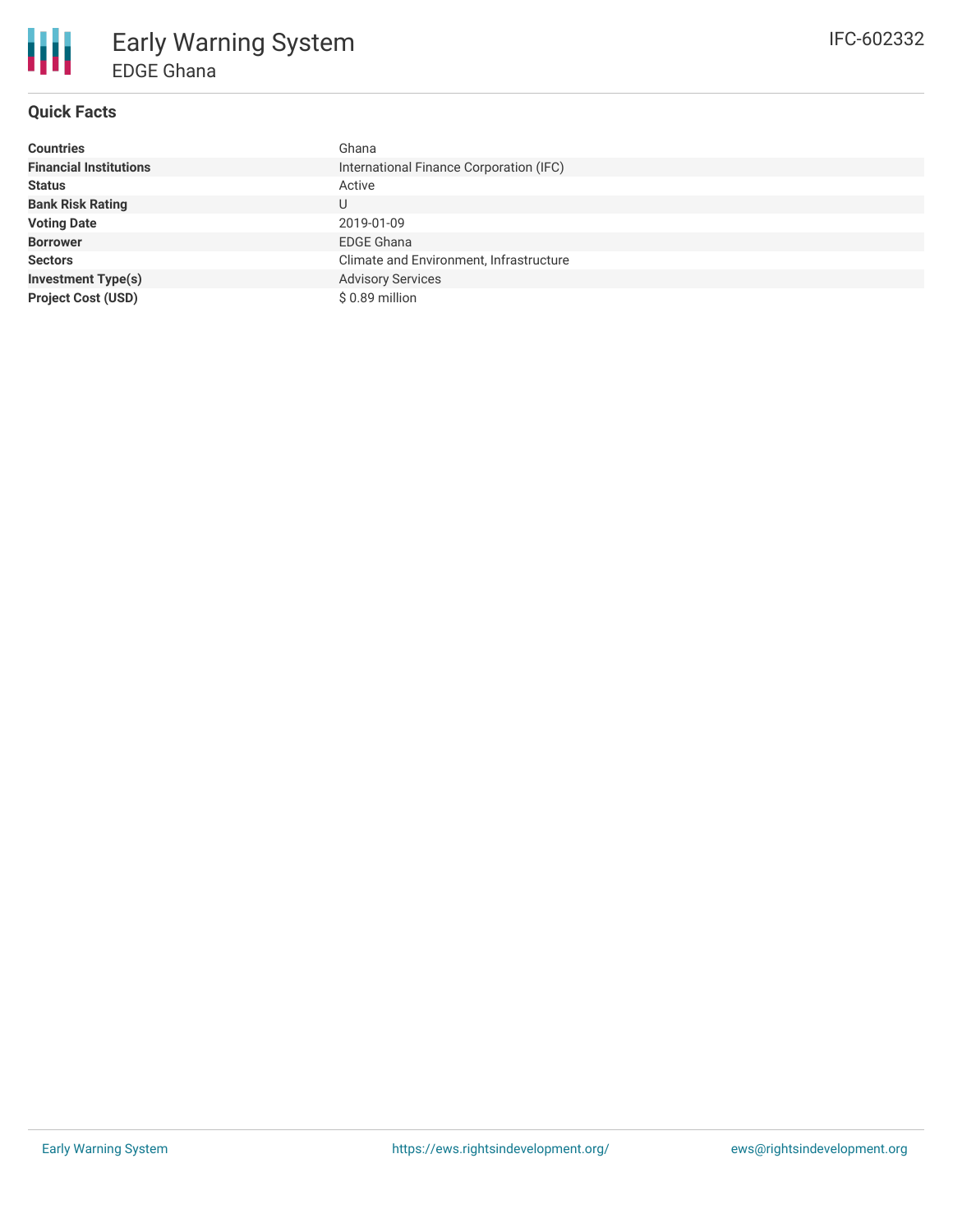### **Project Description**

EDGE Ghana seeks to among others achieve the following;

a. Advise the public sector on Green Building additions to the building codes and supporting policies or incentives;

b. Promote green building voluntary certification as a cost efficient method of verifying Green Building activities of the industry;

c. Provide capacity building and awareness raising within the professional and academic institutions to include green building practices in their training offerings;

d. Create awareness of the benefits of green financial products to financial institutions and their clients.

Key impacts will include reduction in buildings' energy and water consumption and energy embedded in construction materials, consequently lower utility bills for homeowners and lower operating costs for businesses, reduced burden on public resources that have had to respond to increases in demand for water and energy, and urban growth on a lower-carbon path.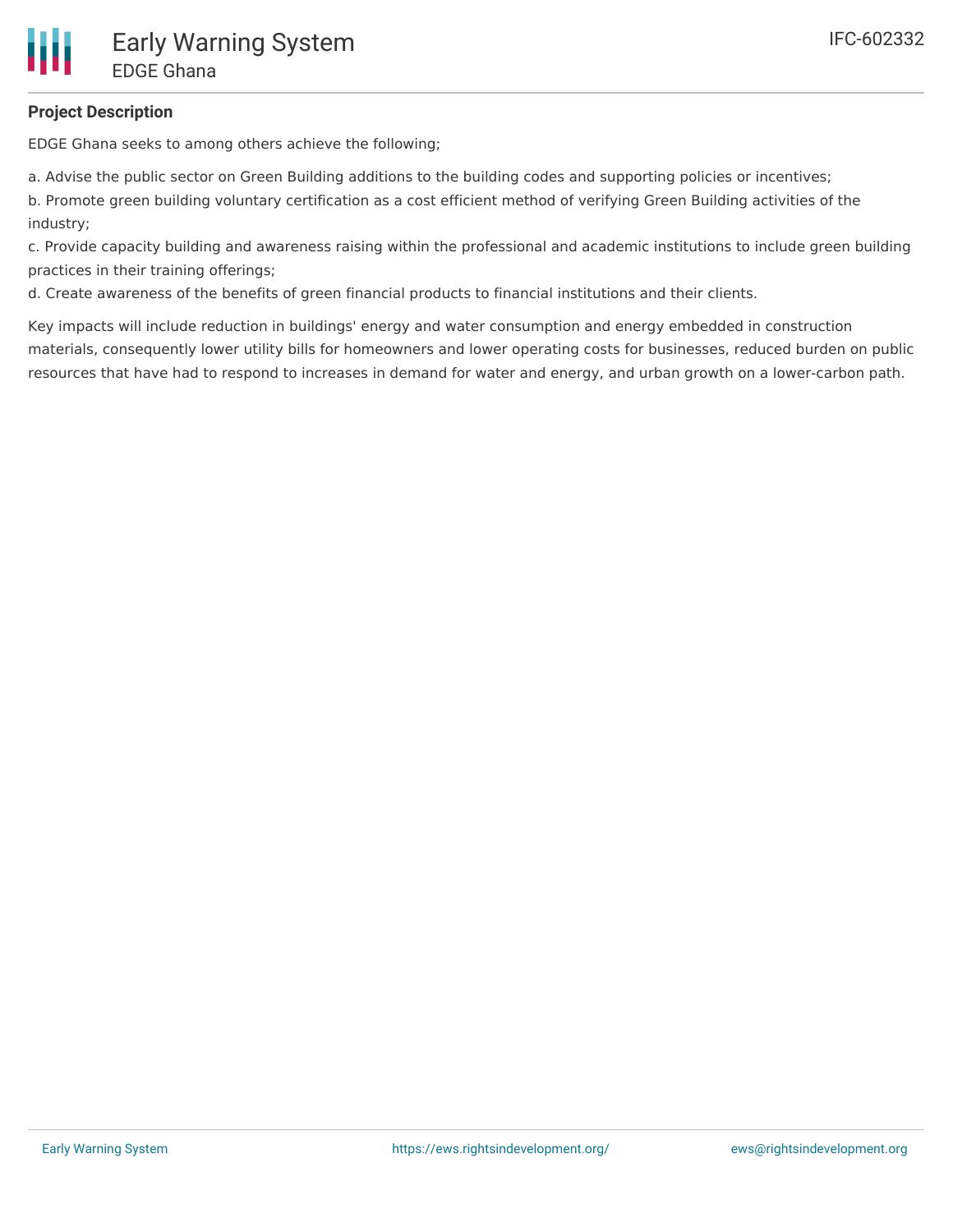#### **People Affected By This Project**

The program is expected to have at least 50 certifications in Ghana by the seventh year after its launch.

The program is part of the global IFC Green Building Market Transformation Program which seeks to put the current building boom in developing countries on a path of lower carbon emissions and greater resource efficiency in a way which is (i) cost effective

(ii) builds the capacity of the public sector to enforce minimum requirements and promote a conducive enabling environment, and

(iii) Encourages and incentivizes the ingenuity, and capacity of the private sector to build green.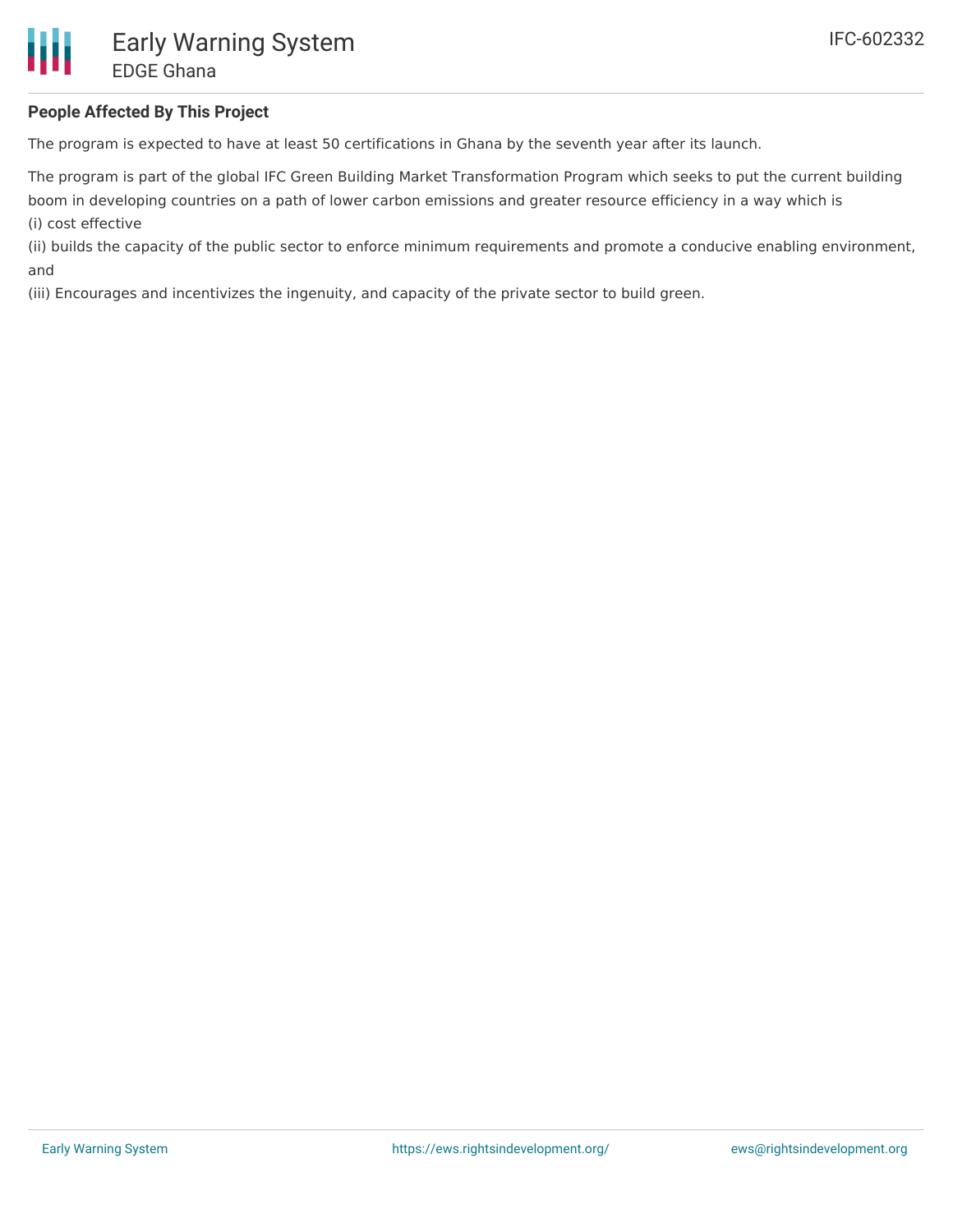#### **Investment Description**

• International Finance Corporation (IFC)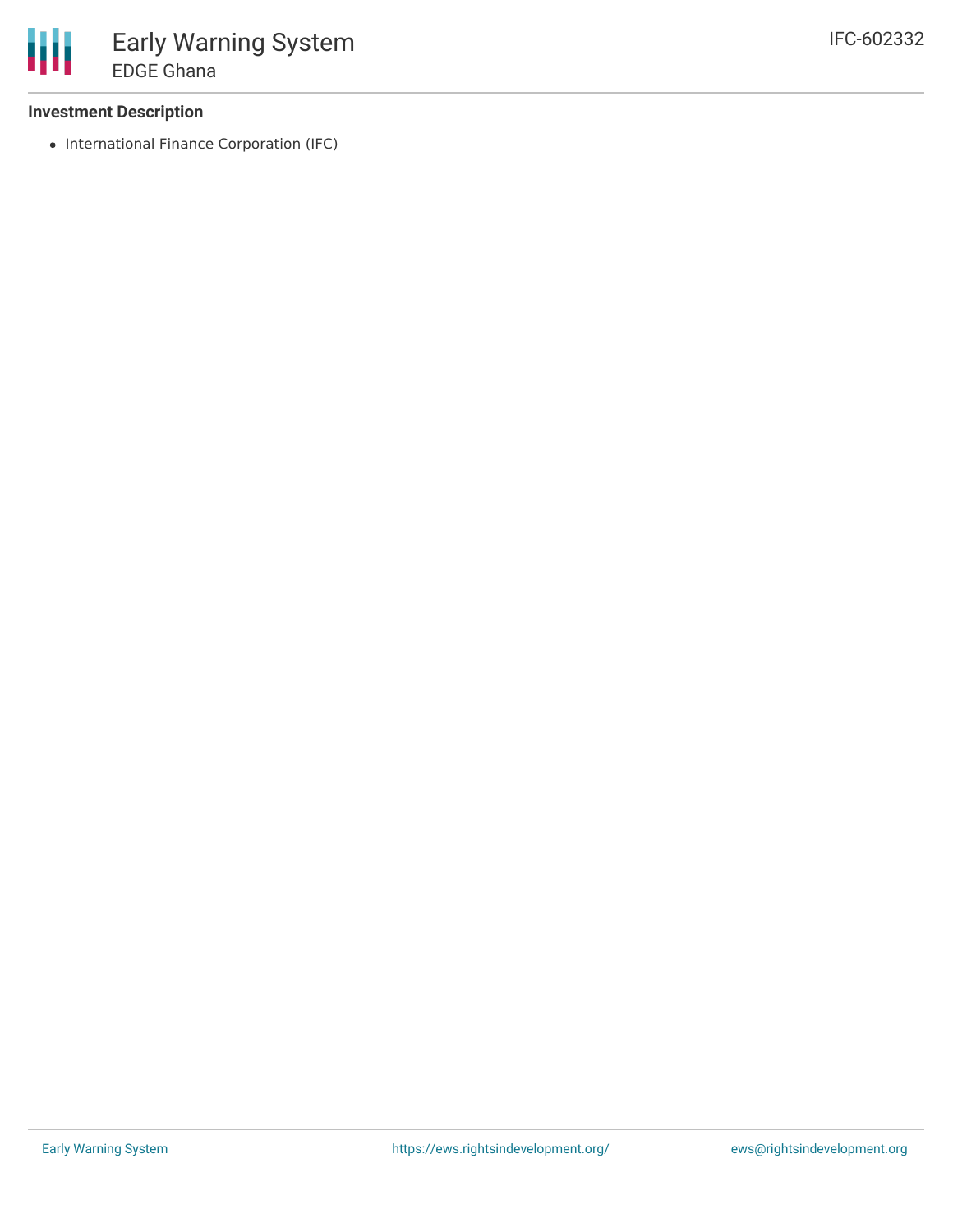# **Contact Information**

No contact information provided at the time of disclosure

ACCOUNTABILITY MECHANISM OF IFC

The Compliance Advisor Ombudsman (CAO) is the independent complaint mechanism and fact-finding body for people who believe they are likely to be, or have been, adversely affected by an IFC or MIGA- financed project. If you submit a complaint to the CAO, they may assist you in resolving a dispute with the company and/or investigate to assess whether the IFC is following its own policies and procedures for preventing harm to people or the environment. If you want to submit a complaint electronically, you can email the CAO at CAO@worldbankgroup.org. You can learn more about the CAO and how to file a complaint at http://www.cao-ombudsman.org/